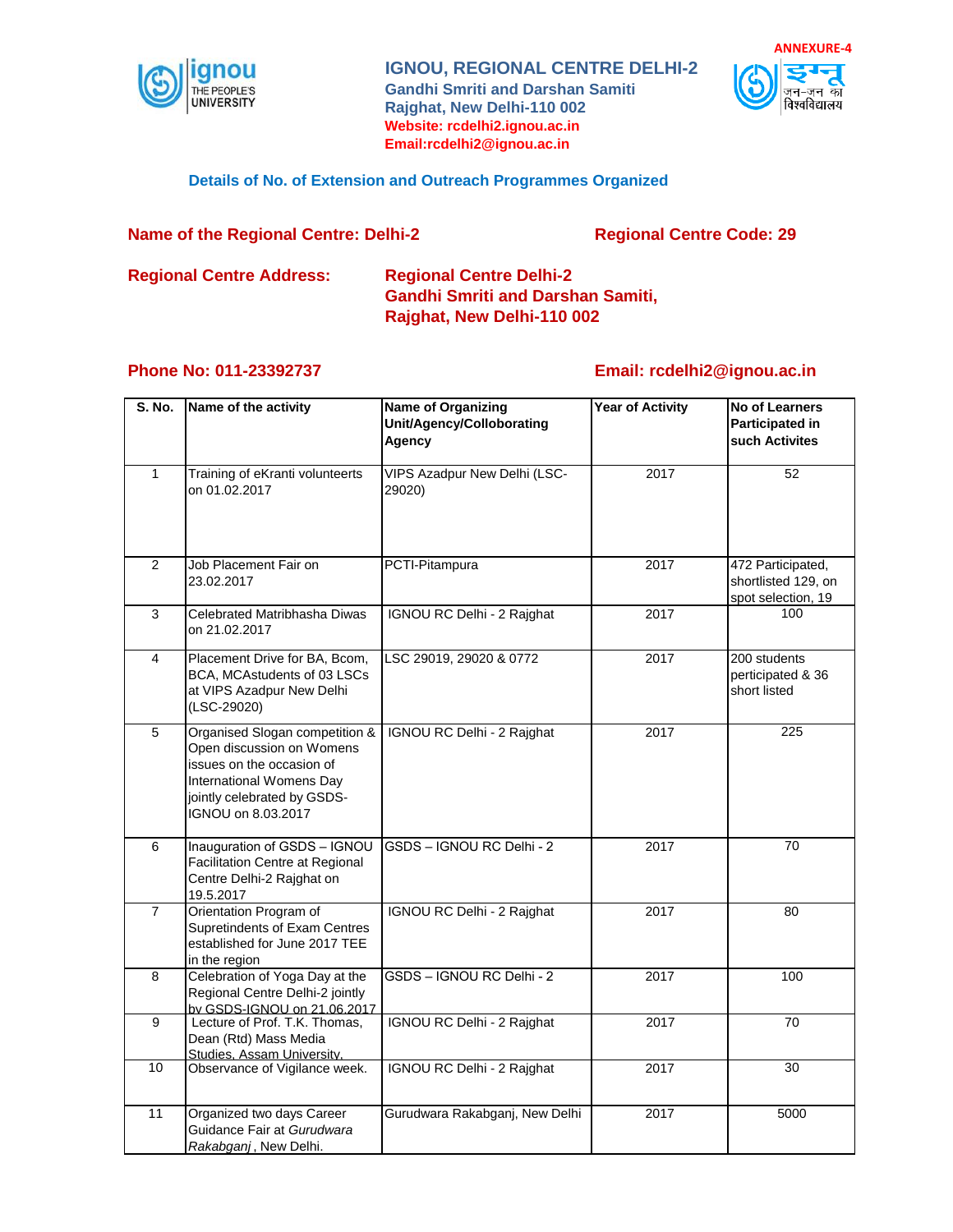| 12 | Organized a talk in<br>collaboration with GSDS on the<br>" holy book" Bhagwat Geeta.                                                                                 | IGNOU RC Delhi - 2 Rajghat | 2017 | 20  |
|----|----------------------------------------------------------------------------------------------------------------------------------------------------------------------|----------------------------|------|-----|
| 13 | Organized an interactive talk<br>with Dr. Rajeev Nandi on the<br>topic "Adolescent Behavior".                                                                        | IGNOU RC Delhi - 2 Rajghat | 2017 | 50  |
| 14 | Organized Coordinator & PICs<br>meetings.                                                                                                                            | IGNOU RC Delhi - 2 Rajghat | 2017 | 100 |
| 15 | Held a Press Meet                                                                                                                                                    | IGNOU RC Delhi - 2 Rajghat | 2017 | 10  |
| 16 | Organized a lecture on "Stress<br>Management". Sh. Deepankar<br>Ji Gyan, The Director GSDS,<br>Rajghat New Delhi was the<br>speaker.                                 | GSDS - IGNOU RC Delhi - 2  | 2018 | 30  |
| 17 | Held a Placement drive for<br>IGNOU student with the<br>collaboration of Just Clean<br>Company.                                                                      | IGNOU RC Delhi - 2 Rajghat | 2018 | 400 |
| 18 | Poster & Slogan writing<br>competition on the eve of<br>International women day.                                                                                     | IGNOU RC Delhi - 2 Rajghat | 2018 | 150 |
| 19 | Celebration of Women day in<br>the Regional Centre campus                                                                                                            | IGNOU RC Delhi - 2 Rajghat | 2018 | 160 |
| 20 | Organized orientation<br>programme for the Academic<br>Counselors in workshop mode.<br>Sh. Raajiv Yanduvanshi, IAS,<br>Principal Secretary inaugurated<br>the event. |                            | 2018 | 130 |
| 21 | Observance of Labor day                                                                                                                                              | IGNOU RC Delhi - 2 Rajghat | 2018 | 50  |
| 22 | Orientation TEE Observers for<br>June 2018                                                                                                                           | IGNOU RC Delhi - 2 Rajghat | 2018 | 90  |
| 23 | Held a meeting of Exam<br>Superintendents in context of<br>smooth conduct of TEE June<br>2018.                                                                       | IGNOU RC Delhi - 2 Rajghat | 2018 | 60  |
| 24 | Yoga Day Celebration                                                                                                                                                 | IGNOU RC Delhi - 2 Rajghat | 2018 | 60  |
| 27 | Teacher's Day Celebration                                                                                                                                            | IGNOU RC Delhi - 2 Rajghat | 2018 | 30  |
| 29 | Celebration of Hindi Diwas                                                                                                                                           | IGNOU RC Delhi - 2 Rajghat | 2018 | 15  |
| 31 | On-Spot Interview for confirming<br>the admission into BBA Retiling<br>Programme                                                                                     | IGNOU RC Delhi - 2 Rajghat | 2018 | 25  |
| 32 | Inauguration of Special Study<br>Centre in Mandoli Jail                                                                                                              | Mandoli Jail               | 2018 | 20  |
| 33 | Coordinator & PICs meeting for<br>effective management of<br>continuous evaluation for zero<br>discrepancy and timely<br>processing                                  | IGNOU RC Delhi - 2 Rajghat | 2018 | 45  |
| 34 | Awareness Programme on<br>Environment awareness and<br>sustainability issues                                                                                         | GSDS - IGNOU RC Delhi - 2  | 2018 | 125 |